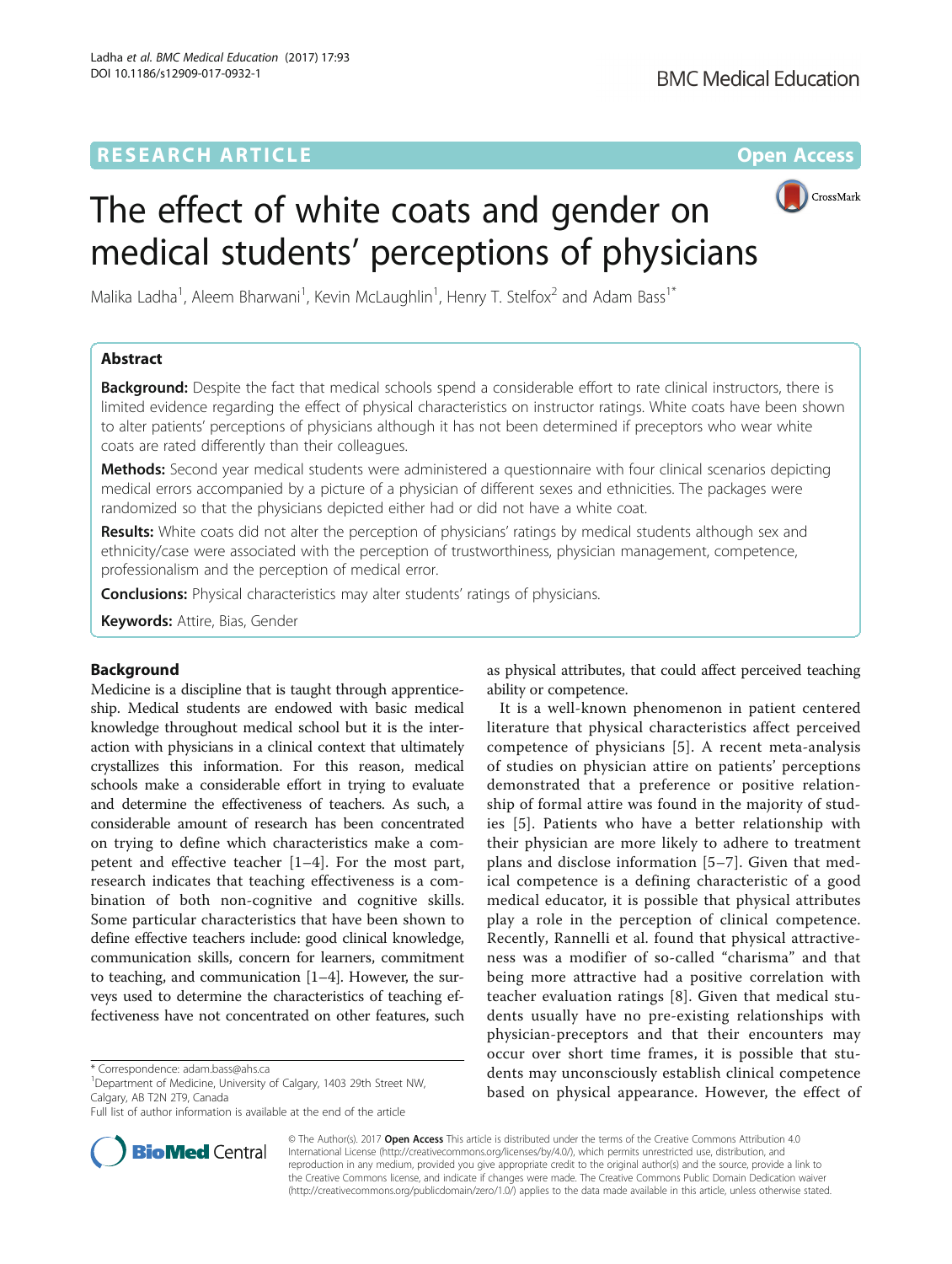physicians' physical characteristics on perceived competence has not been well studied in the domain of medical education.

We aimed to determine if particular components of the physical appearance affected students' ratings of competence. In particular, given that white coats are modifiable physical attribute and are frequently seen as an eminent symbol of the profession's status and competence, [[9\]](#page-4-0) we examined the role that white coats had on students' perception on dimensions of competence and judgement making abilities. In this study, we asked second year medical students to rate the competencies and abilities of physicians – either pictured with or without a white coat over professional clothing – based on written clinical scenarios. The aim of our study was to explore whether white coats impact learner perceptions of physicians in these situations. We hypothesized that medical students would be positively biased towards those who wore white coats over those who opted for professional attire without white coats.

# **Methods**

# Study design

This cross-sectional study used a self-administered questionnaire. Ethics approval was obtained from the University of Calgary Conjoint Research Ethics Board.

## Participants

The University of Calgary medical school operates a three-year undergraduate curriculum: the first two years consists of system-based courses, and the final year is a clinical clerkship. The class of 2016 is 155 students and includes 58 males, 97 females. One hundred and twenty four medical second year medical students from the class of 2016 participated in this study during a break in between lectures. These participants had just completed pre-clerkship clinical experiences, thus providing them with a context to judge medical errors. Each participant underwent an informed consent process prior to completing the questionnaire.

## Materials/procedure

We created a questionnaire with four clinical scenarios portraying potential physician errors (see Additional file [1\)](#page-3-0). The errors were created to introduce some uncertainty in a physician's performance in order avoid a ceiling effect on ratings of physicians. Each hypothetical scenario was paired with a picture of an actor depicting a physician who would have had no previous interaction with participants. The actor was either pictured with or without a white coat. The identical cases were given to both groups with the only difference in each case being that physicians were wearing or not wearing a white coat. While the gender and race of each case was different, each

comparator was always white coat versus non-white coat. Actors represented both male/female sexes and various ethnicities. The participants in this study were under the impression that the actors were real life family physicians.

Survey packages were randomly distributed such that half of the participants received questionnaires with photographs of actors wearing white coats and the other half of participants received photographs of actors without white coats. Block randomization in groups of ten surveys was used to ensure balanced groups. Participants were unaware of the bias being tested; they were misdirected towards the true intent of the study.

After reading each stem, participants were asked to rate a number of domains regarding the physicians' qualities (competence, trustworthiness, professionalism), appropriateness of actions, and whether the physician had committed an error using a 5-point Likert scale. Upon completion of the study, the true intent of the research was revealed to the students.

# Statistical analysis

We used multiple linear regression where our outcome variables were ratings of appropriateness of actions, physician competence, physician trustworthiness, physician professionalism and the perception of whether or not a medical error was committed. Any portion of a questionnaire that was completed was included in our analysis, and uncompleted portions were not included in our analysis. Our explanatory variables were the presence of a white coat versus no white coat, sex (male versus female) and case/caucasion race versus non-caucasion race. Case and race could not be evaluated independently since we had a different ethnicity for each case. We considered interaction between explanatory variables in our regression model. If we found a significant interaction, we reported the stratified analyses. All data was analyzed using STATA version 11.0 (StataCorp LP, College Station, TX, USA).

# Results

One hundred and twenty four out of one hundred and fifty five medical students offered to participate completed the questionnaire ( $n = 124$ ). One questionnaire in each of the randomization groups was not completed in its entirety. The portions of incomplete questionnaires that had been filled out were also included in the analysis. The aggregated data is listed in Table [1.](#page-2-0)

In our model, we found no differences when examining the association of white coat on ratings of appropriateness of actions, physician competence, physician trustworthiness, and physician professionalism between the groups. There was no difference of white coats altering the perception of whether or not a medical error was committed.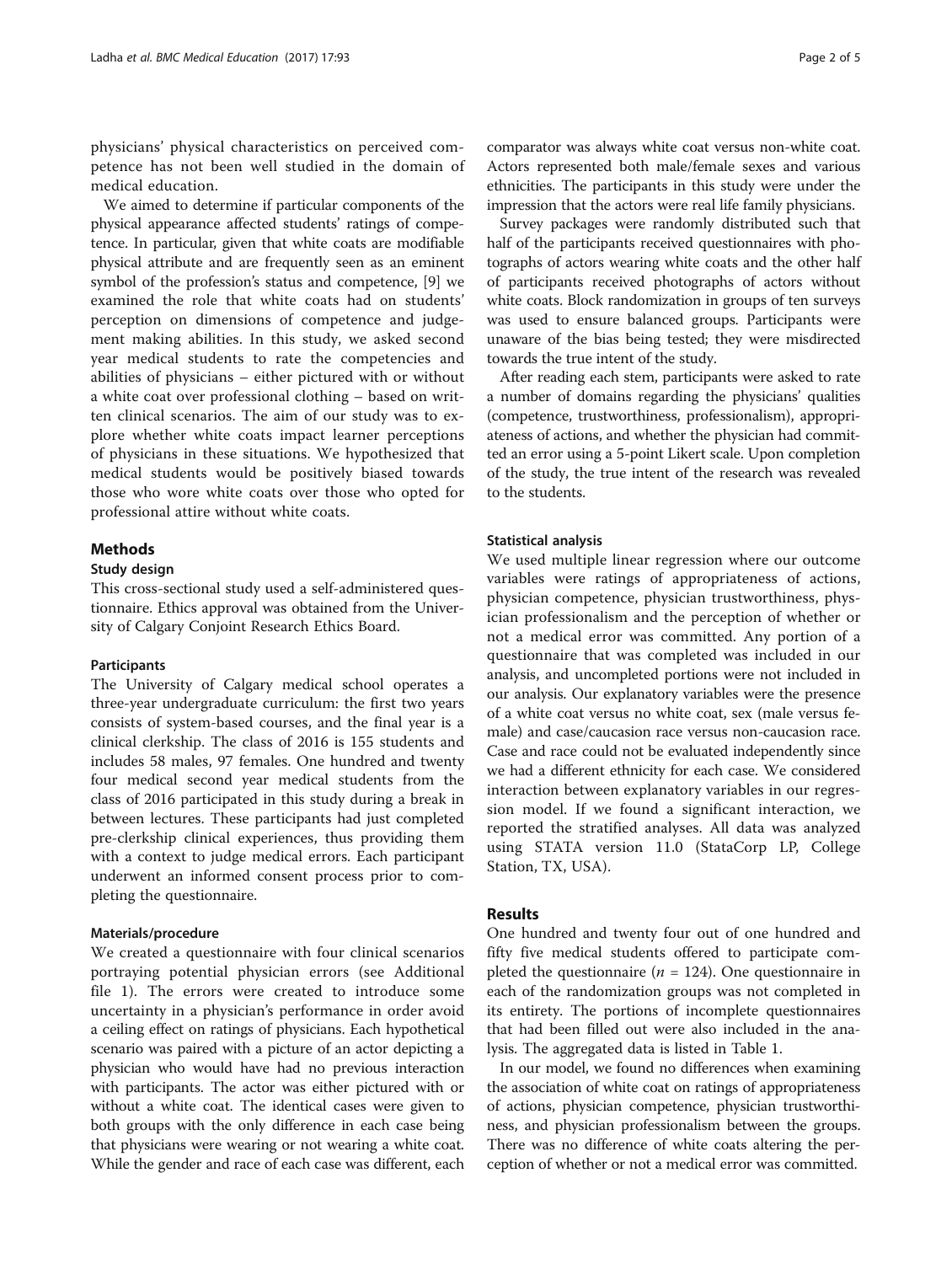|                            | Scenario 1<br>(Female) |            | Scenario 2<br>(Male) |            | Scenario 3<br>(Female) |            | Scenario 4<br>(Male) |            | Aggregate |            |
|----------------------------|------------------------|------------|----------------------|------------|------------------------|------------|----------------------|------------|-----------|------------|
|                            | WC                     | <b>NWC</b> | WC                   | <b>NWC</b> | WC                     | <b>NWC</b> | WC                   | <b>NWC</b> | WC        | <b>NWC</b> |
| Appropriateness of Actions | 1.94                   | 1.92       | 3.45                 | 3.23       | .54                    | 1.61       | 3.71                 | 3.69       | 3.48      | 3.51       |
| Competence                 | 2.90                   | 3.21       | 3.67                 | 3.66       | 2.34                   | 2.49       | 3.31                 | 3.41       | 2.66      | 2.61       |
| Trustworthiness            | 2.74                   | 3.03       | 3.50                 | 3.57       | 2.17                   | 2.09       | 3.68                 | 3.72       | 3.05      | 3.20       |
| Professionalism            | 2.46                   | 2.60       | 3.44                 | 3.4        | 2.19                   | 2.18       | 3.82                 | 3.92       | 3.02      | 3.11       |
| Was an error committed?    | 3.61                   | 3.74       | 2.47                 | 2.61       | 4.34                   | 4.15       | 3.52                 | 3.53       | 2.98      | 3.02       |

<span id="page-2-0"></span>Table 1 Ratings of white coat (WC) versus non-white coat (NWC) for each of the four clinical scenarios using a Likert scale from 1 to 5 (higher rating is more agreement with the statement)

In our study, differences were observed when we examined the effect that sex or case/race had on ratings of qualities of appropriateness of actions, physician competence, physician trustworthiness, and physician professionalism. For physician trustworthiness male sex (regression coefficient  $[\beta] = 1.11$ , 95% confidence interval [CI] 0.96–1.27;  $p < 0.001$  was found to have a positive correlation  $(R^2 \text{ of } 0.28)$ . For the remaining domains, both sex and case/Caucasian race were significant. For appropriateness of actions, male sex ( $\beta$  = 1.96, 95% CI 1.77–2.14;  $p < 0.001$ ) was positively correlated and case/Caucasian race ( $β = -0.38$ , 95% CI -0.59– -0.16;  $p < 0.001$ ) was negatively correlated ( $\mathbb{R}^2$  of 0.5281). For physician competence, male sex ( $\beta$  = 0.63, 95% CI 0.44–0.83;  $p < 0.001$ ) and case/Caucasian race (β = 0.29, 95% CI 0.058–0.52; p < 0.014) were both positively correlated ( $\mathbb{R}^2$  of 0.1647). For physician professionalism male sex (β = 1.52, 95% CI 1.35–1.69;  $p < 0.001$ ) was positive correlated and case/Caucasian race ( $\beta$  = -0.47, 95% CI -0.67– -0.27;  $p < 0.001$ ) was negatively correlated ( $\mathbb{R}^2$  0.4174). In the area of medical error, male sex ( $\beta$  = -0.44, 95% CI -0.65– -0.22;  $p < 0.001$ ) and case/Caucasian race ( $\beta = -0.98$ , 95% CI -1.22– -0.73;  $p < 0.001$ ) were negatively correlated with a perception of error ( $\mathbb{R}^2$  0.2575). As such, male gender and case/Caucasian race were viewed as protective from being ascribed error. These results are summarized in Table 2.

# **Discussion**

Medical schools spend a considerable amount of effort and expense to ensure that physicians are rated regularly to monitor the quality of instruction. Additionally, these ratings are used as sources of promotion or as sources to determine educational awards.

While our initial hypothesis that white coats would alter students' perceptions of physicians was disproven, our study demonstrated that gender and possibly race altered students' ratings of the physicians in simulated clinical scenarios. The strength of the relationship between these attributes was variable but explained up to 52% of the variance in the context of trustworthiness. Notably, the perception of medical error in our cases was correlated with gender and case/Caucausian race, albeit weak.

As suggested by Rannelli et al., our study adds to the literature by suggesting that superficial physical traits may have an impact on physicians' ratings by medical students [[8\]](#page-4-0). While students may not be conscious that they are influenced by physical characteristics, these observations seem consistent with the theory of impression formation, a dual processing model used to rate other individuals [[10](#page-4-0), [11](#page-4-0)]. This theory suggests that impressions start with stereotypes, which inform the rater's initial a priori expectations of the situation. However, raters alter their appraisal of an individual as they gain insight into their behaviour. This dual model is based on the

|                            | White Coat $(\beta)$                                | Male Sex $(\beta)$                                         | Case/Caucasian Race (B)                                    | $R^2$  |
|----------------------------|-----------------------------------------------------|------------------------------------------------------------|------------------------------------------------------------|--------|
| Appropriateness of Actions | $0.04 (-0.12 - 0.20)$<br>$p = 0.6$ , $t = 0.53$     | $1.96(1.77 - 2.14)$<br>$p = 0.001$ , $t = 20.8$            | $-0.38$ ( $-0.59$ - $-0.16$ )<br>$p = 0.001$ , $t = -3.47$ | 0.5281 |
| Competence                 | $-0.14(-0.31-0.03)$<br>$p = 0.09$ , $t = -1.7$      | $0.63(0.44 - 0.83)$<br>$p = 0.001$ , $t = 6.32$            | $0.29(0.058 - 0.52)$<br>$p = 0.01$ , $t = 2.47$            | 0.1647 |
| Trustworthiness            | $-0.08$ $(-0.24 - 0.08)$<br>$p = 0.3$ , $t = -1.01$ | $1.11(0.96 - 1.27)$<br>$p = 0.001$ , $t = 13.76$           |                                                            | 0.28   |
| Professionalism            | $-0.05$ $(-0.19 - 0.10)$<br>$p = 0.5$ , $t = -0.69$ | $1.52(1.35 - 1.69)$<br>$p = 0.001$ , $t = 17.4$            | $-0.47$ ( $-0.67$ - $-0.27$ )<br>$p = 0.001$ , $t = -4.63$ | 0.4174 |
| Was an error committed?    | $-0.03$ $(-0.21 - 0.15)$<br>$p = 0.7$ , $t = -0.37$ | $-0.44$ ( $-0.65$ - $-0.22$ )<br>$p = 0.001$ , $t = -4.02$ | $-0.98$ ( $-1.22$ $ -0.73$ )<br>$p = 0.001$ , $t = -7.74$  | 0.2575 |

**Table 2** Beta coefficients and R2 of the different questionnaire questions

The beta, p and t values of white coat are added for all regressions while only the significant beta, p and t values are shown for other the other comparators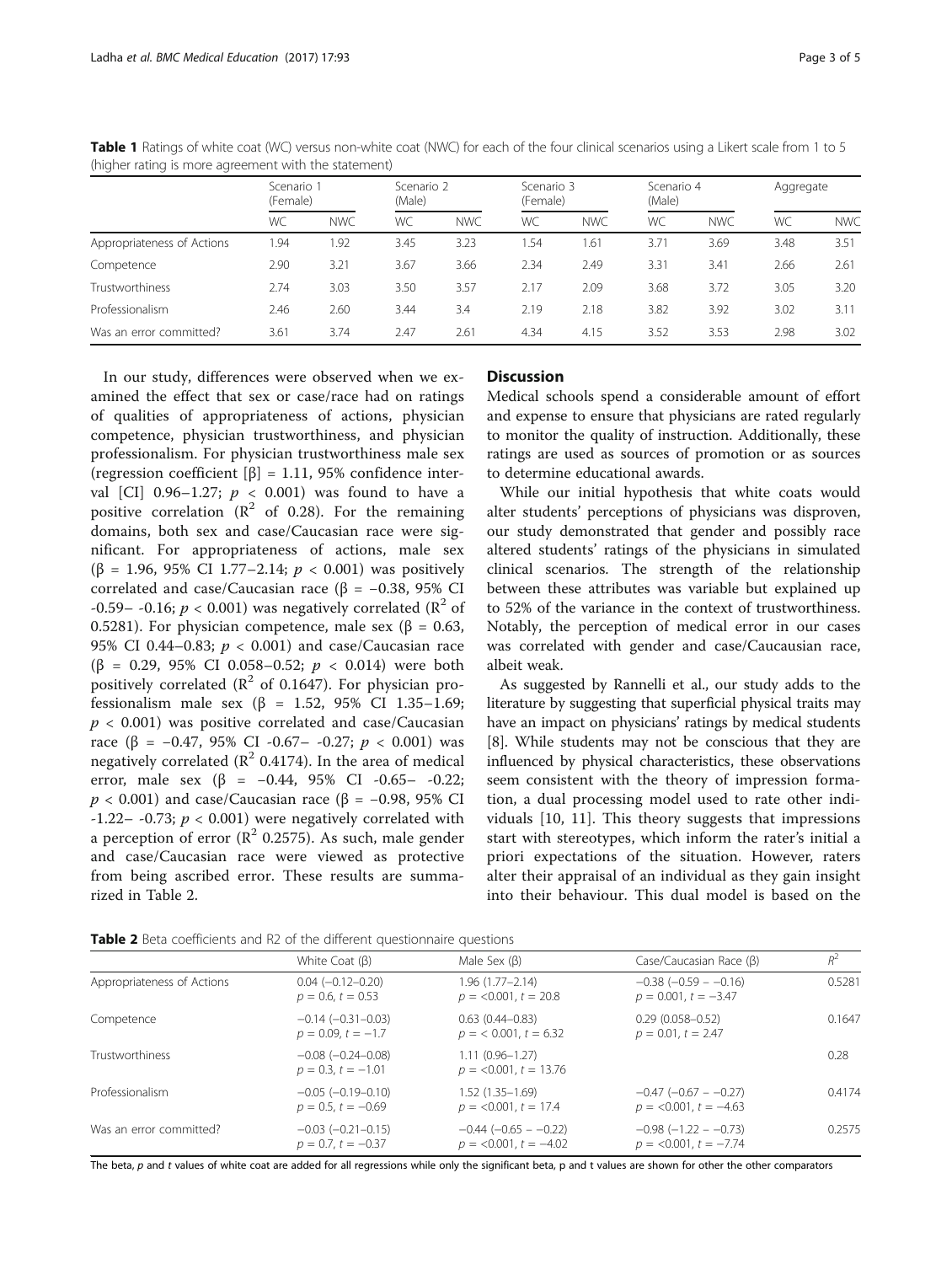<span id="page-3-0"></span>presence of both implicit and explicit memory [[12, 13](#page-4-0)]. Implicit memory enables storage of previous experiences which inform our average expectations of any given context. In contrast, explicit memory provides rules which we apply when rating others' behaviours. In our situation, the effect of gender and case/race persisted despite clinical information suggesting that these biases may be strong. While it is impossible for medical schools to eliminate bias in the evaluations process, it is possible that medical schools could monitor for bias in evaluations and act accordingly. At the very least, schools should be aware that bias could be having an impact on the evaluation of their faculty.

The presence of a white coat did not portend a better rating in our study. Even if an effect existed at a superficial level, it is appears to have been washed away by the context of the clinical information provided to the students. As to why white coats had a minimal impact on the results, it is possible that learners' pre-exposure to white coats may have resulted in a decreased association of this symbol as a marker of competency and professional behaviour. Additionally, physicians' behaviour or dressing habits in the hospital could have resulted in a diminished symbolism of the white coat in our center, or alternatively students now feel incorporated into this group.

Our study has limitations that may impact the interpretation of our results. The analyses in this paper are exploratory and should be interpreted with caution. While we tried to create realistic clinical scenarios, it is possible that students' impressions would have been different in a real-life context after talking or interacting with a physician. Unfortunately, we did not collect the gender or race of students that completed the survey and therefore we are unable to tease out the effect that these had on the outcomes. However, based on class demographics we can be confident that there was a majority of women who completed the study due to the fact that even if all the men in the class had participated (which is unlikely) they still would have formed a minority of participants. It could be argued that we did not show students the pictures without clinical information to determine a baseline rating to allow further interpretation of the results. We feel this condition was completely unrealistic and only biases that endure despite clinical information would have any real world implications. Finally, while we tried to standardize the seriousness of errors across the groups, however, there may have been variability in how the students would have viewed the seriousness of these errors. It should also be noted that this study was completed in a single centre which limits the generalizability of our results. Finally, only second year medical students were included and while it is unlikely that experience would alter ratings, it is possible

that more experienced learners or other allied health professionals may have different results.

# Conclusions

The findings of this study suggest that medical students' ratings of physicians are altered by physical characteristics. It is significant since physical characteristics may be having an impact on the rating of physician preceptors. Further studies are required to confirm these findings and to try and determine their applicability in the real world.

# Additional file

[Additional file 1:](dx.doi.org/10.1186/s12909-017-0932-1) Copy of the questionnaire distributed to medical students. (DOCX 363 kb)

#### Funding

There was no funding provided for this trial.

#### Availability of data and materials

The datasets used and/or analysed during the current study are available from the corresponding author on reasonable request.

## Authors' contributions

ML designed the experiment, conducted the experiment, analyzed the data, aided in the interpretation the results and drafted the final manuscript. AB designed the experiment, analyzed the data, aided in the data interpretation, and contributed to the drafting of the final manuscript. KM analyzed the data, aided in the data interpretation, and contributed to the drafting of the final manuscript. HTS helped with the design of the experiment, aided in the data interpretation and contributed to the drafting of the final manuscript. AB designed the experiment, analyzed the data, aided in the data interpretation and contributed to the drafting of the final manuscript. All authors read and approved the final manuscript.

#### Competing interests

The authors declare that they have no competing interests.

#### Consent for publication

Consent was obtained for photography and publication from the actors whose photographs appear in the Additional file.

#### Ethics approval and consent to participate

Ethics approval was granted by the University of Calgary Conjoint Research Ethics Board (REB 14–0048). Informed consent was obtained from all participants in this study.

## Publisher's Note

Springer Nature remains neutral with regard to jurisdictional claims in published maps and institutional affiliations.

#### Author details

<sup>1</sup>Department of Medicine, University of Calgary, 1403 29th Street NW, Calgary, AB T2N 2T9, Canada. <sup>2</sup>Departments of Critical Care, Medicine and Community Health Sciences, University of Calgary, Calgary, Canada.

## Received: 12 January 2017 Accepted: 18 May 2017 Published online: 26 May 2017

#### References

- 1. Anderson DC, Harris IB, Allen S, Satran L, Bland CJ, Davis-Feickert JA, et al. Comparing students' feedback about clinical instruction with their performances. Acad Med. 1991;66(1):29–34.
- 2. Berk RA. Top five flashpoints in the assessment of teaching effectiveness. Med Teach. 2013;35(1):15–26.